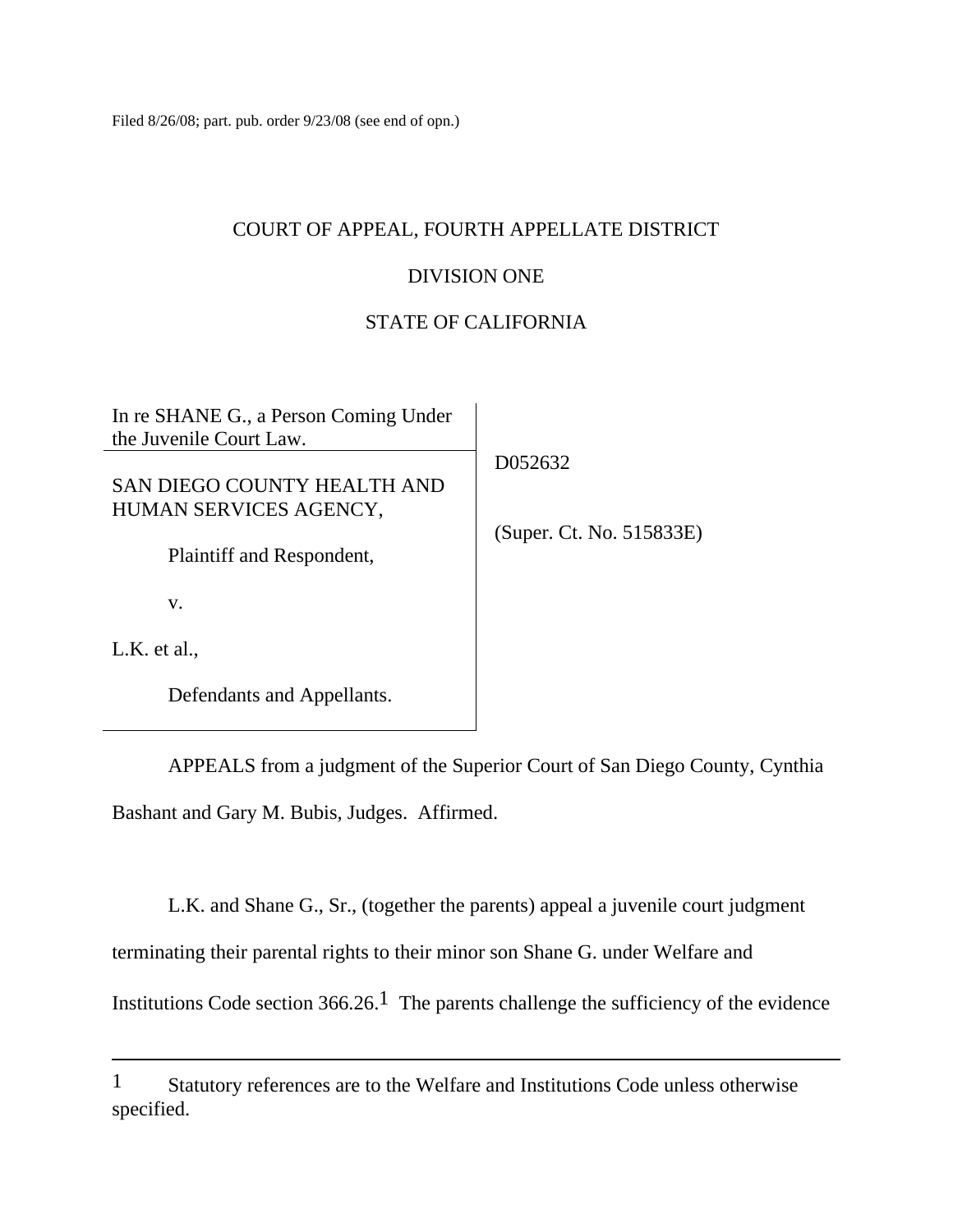to support the court's finding the beneficial parent-child relationship and beneficial sibling relationship exceptions did not apply to preclude terminating their parental rights. They further contend reversal is required because the court failed to ensure proper notice under the Indian Child Welfare Act (ICWA) (25 U.S.C. § 1901 et seq.). We affirm the judgment.

### FACTUAL AND PROCEDURAL BACKGROUND

 In January 2006 five-year-old Shane became a dependent of the juvenile court under section 300, subdivision (b) and was removed from parental custody based on findings his parents left him with the paternal grandmother who could not care for him because she had health problems and no home of her own. L.K. had four other children<sup>2</sup> and a history with child protective services dating to 1994. She used methamphetamine and was often homeless and transient. She voluntarily gave legal guardianship of her three daughters to the maternal grandmother. Both parents had extensive criminal histories. Just before the jurisdiction hearing, L.K. was arrested on drug charges and was serving a one-year sentence for a prior burglary conviction.

 Shane and his siblings visited L.K. at the jail, and after her release, at a park. Shane and his brother Anthony had been living in separate foster homes, but were later placed together. The parents had not complied with reunification services and stopped visiting the minors. L.K. was arrested again. At a 12-month hearing, the court

<sup>2</sup> Shane, Sr., is not the father of the other minors. These children, 13-year-old Danica, 11-year-old Jasmine, 10-year-old Amber and nine-year-old Anthony, are not subjects of this appeal.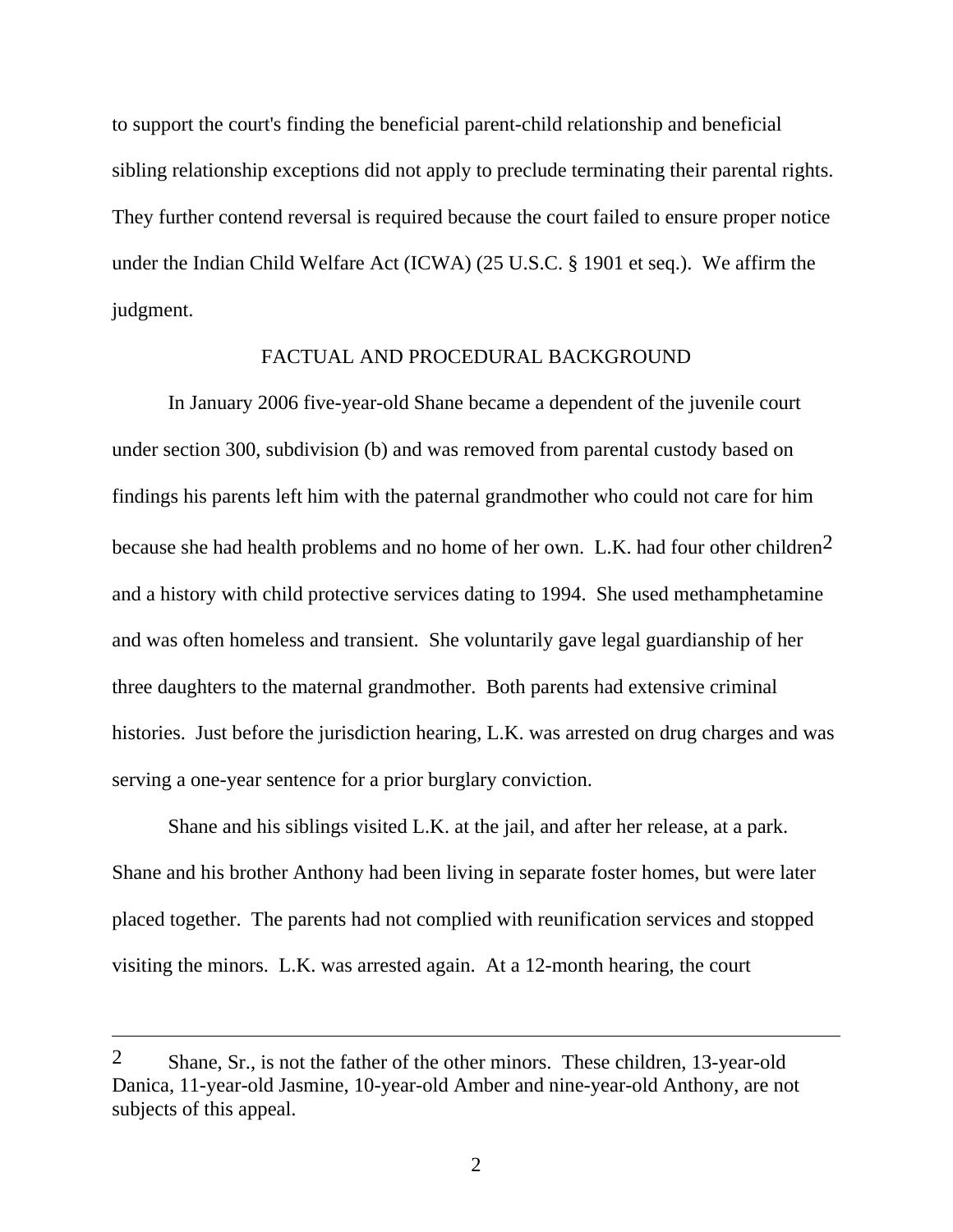terminated services and set a section 366.26 selection and implementation hearing for Shane.

 The social worker assessed Shane as adoptable and recommended adoption as his permanent plan. L.K. remained incarcerated. Neither parent had much contact with Shane for the past year. Shane and Anthony were moved to the foster home of Lisa U., who was interested in adopting them.

 The San Diego County Health and Human Services Agency (Agency) filed a petition for modification under section 388 seeking to have the court terminate L.K.'s visits with Shane. The petition alleged L.K. had not visited Shane for many months due to her incarceration, Shane displayed severe anxiety and anger after a recent visit, and Shane's therapist believed visits were detrimental to him. The court granted the petition, finding there was a change in circumstances and it was in Shane's best interests to suspend visits. L.K. appealed, and in an unpublished opinion, this court affirmed the order granting the modification petition.

 According to an addendum report, Anthony was moved to a new foster home because the social worker believed it was in Shane's best interests to live apart from him. Shane said he felt safer since Anthony moved because he no longer worried about Anthony hitting him, twisting his arm or pushing him down the stairs. Lisa arranged visits between Shane and Anthony, and was amenable to Shane having contact with his sisters. By this time, Shane had been living with Lisa for nine months and referred to her as "mom." His academic performance had improved dramatically and he no longer had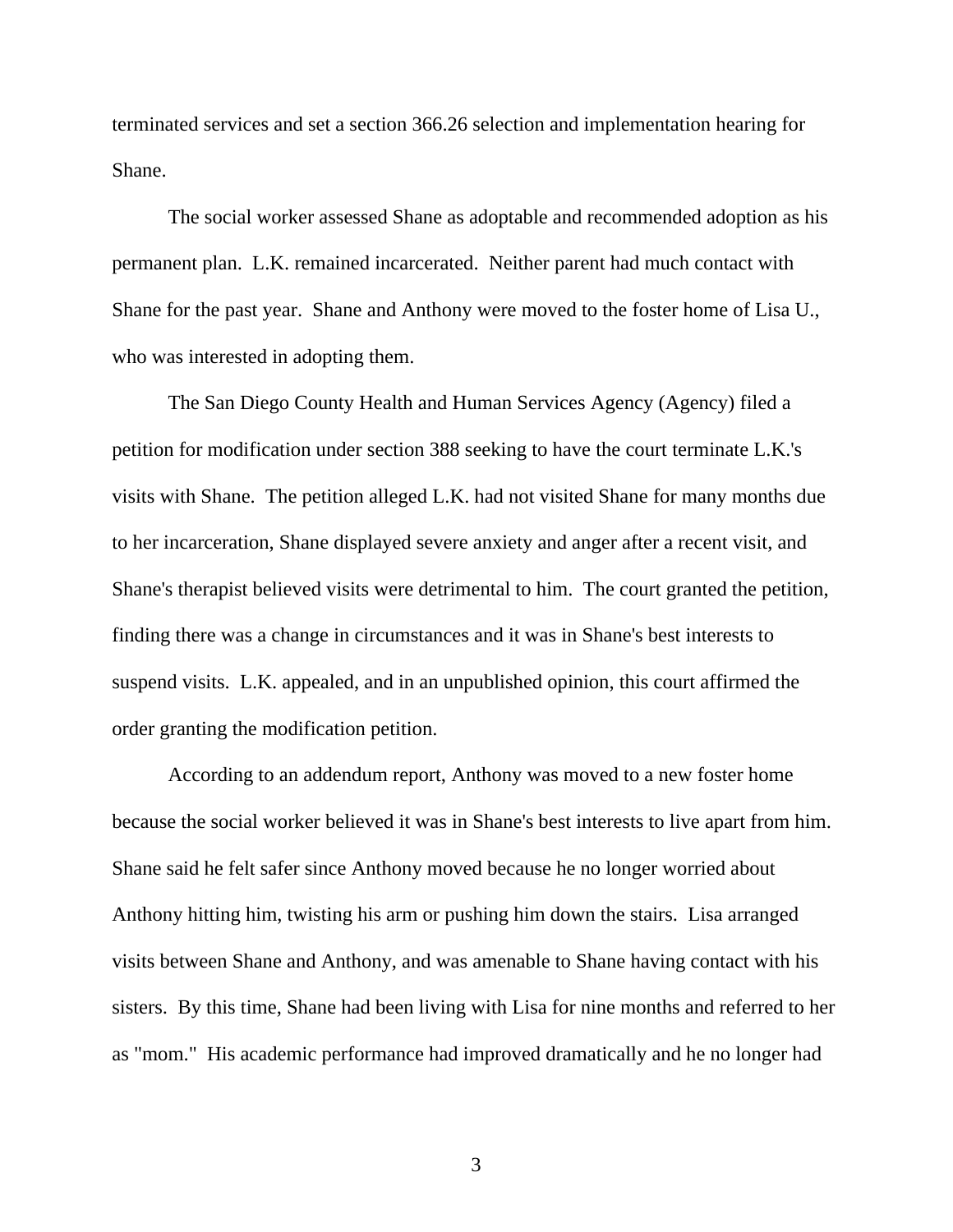issues with enuresis, especially since Anthony moved out. Shane told Lisa he loved her and wanted to stay with her forever.

 The social worker again recommended adoption for Shane as he had no current relationship with his parents and terminating parental rights would not greatly harm him. Also, Shane had never lived with Anthony other than the 18 months they were placed in the same foster home. The social worker noted Shane experienced anxiety from prolonged contact with Anthony, and Shane deserved the opportunity to be raised in an environment where he felt safe and protected. Lisa was willing to maintain sibling contact.

 At a contested selection and implementation hearing, social worker Deena Larks testified the parents had not seen Shane for seven months. Shane and Anthony continued to visit each other and Lisa was committed to continuing their contact. In Larks' opinion, Shane's anxiety and fear of living with Anthony adversely affected their bond. Larks believed the permanence, stability and sense of safety that adoption offered Shane outweighed any detriment caused by losing contact with Anthony. In any event, Lisa had already arranged for regular visits and telephone contact between Shane and Anthony. Similarly, the benefit of adoption for Shane outweighed the benefits of maintaining contact with his sisters, with whom he had never lived. Lisa was willing to foster contact between Shane and his sisters.

 The parties stipulated to Shane's testimony as follows: Shane would be sad if he could no longer see Anthony. He wanted to see Anthony but not live with him. He would be sad if he could no longer see his sisters. The last time he remembered seeing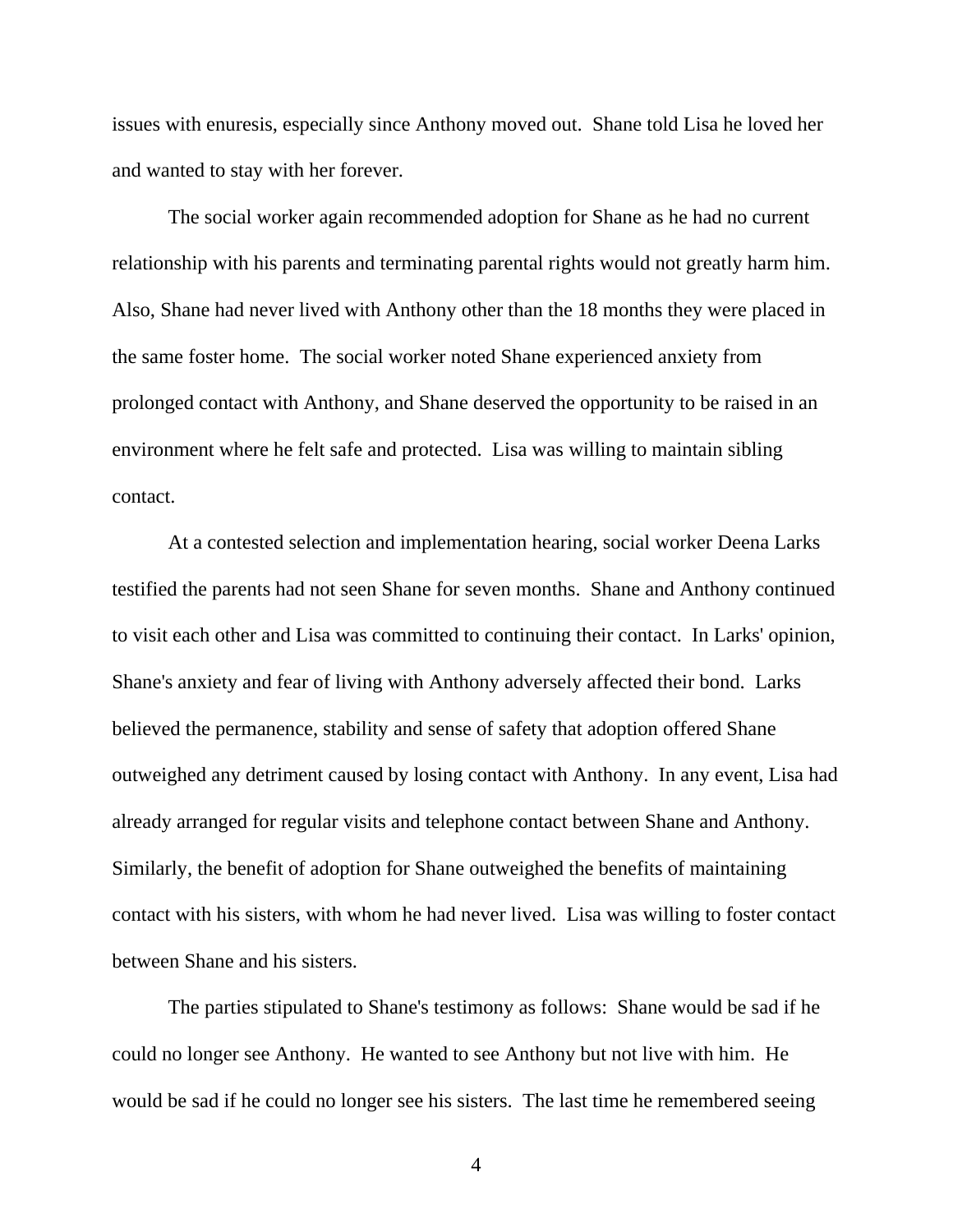them was when he was six years old. Shane wanted to see L.K. but "only a little bit until she goes to college." He had not seen Shane, Sr., in a long time. Shane wanted to see him, but only sometimes, until Shane, Sr., went to college.

 The court addressed the applicability of ICWA. L.K. initially indicated she had no Native American heritage, but she later claimed she may have some Comanche heritage. However, L.K. stated neither she nor the minors had ever been tribal members. The court acknowledged there had been a finding from 2005 that ICWA did not apply in this case. Although there was a letter in the file from the Comanche tribe stating it did not intend to intervene because the child (Shane's sibling Danica) did not have at least one-eighth Comanche heritage, the ICWA notices were not in the file. There was another finding in January 2006 that ICWA did not apply to any of the minors.

 Agency argued ICWA notice was not required because there was no reason to believe, based on L.K.'s information, that Shane was a member of a tribe or eligible for membership in a tribe. The court continued the matter for Agency to provide copies of ICWA notices.

 Several days later, Agency filed an addendum report with additional ICWA inquiry information. The social worker interviewed the maternal grandmother, who stated Shane's great-great-great-grandmother was a Comanche princess. The maternal grandmother said she never saw any ceremonial costumes and no one in the family ever participated in Indian ceremonies, lived on a reservation, attended an Indian school or received services from an Indian health clinic. Agency told the court the ICWA notices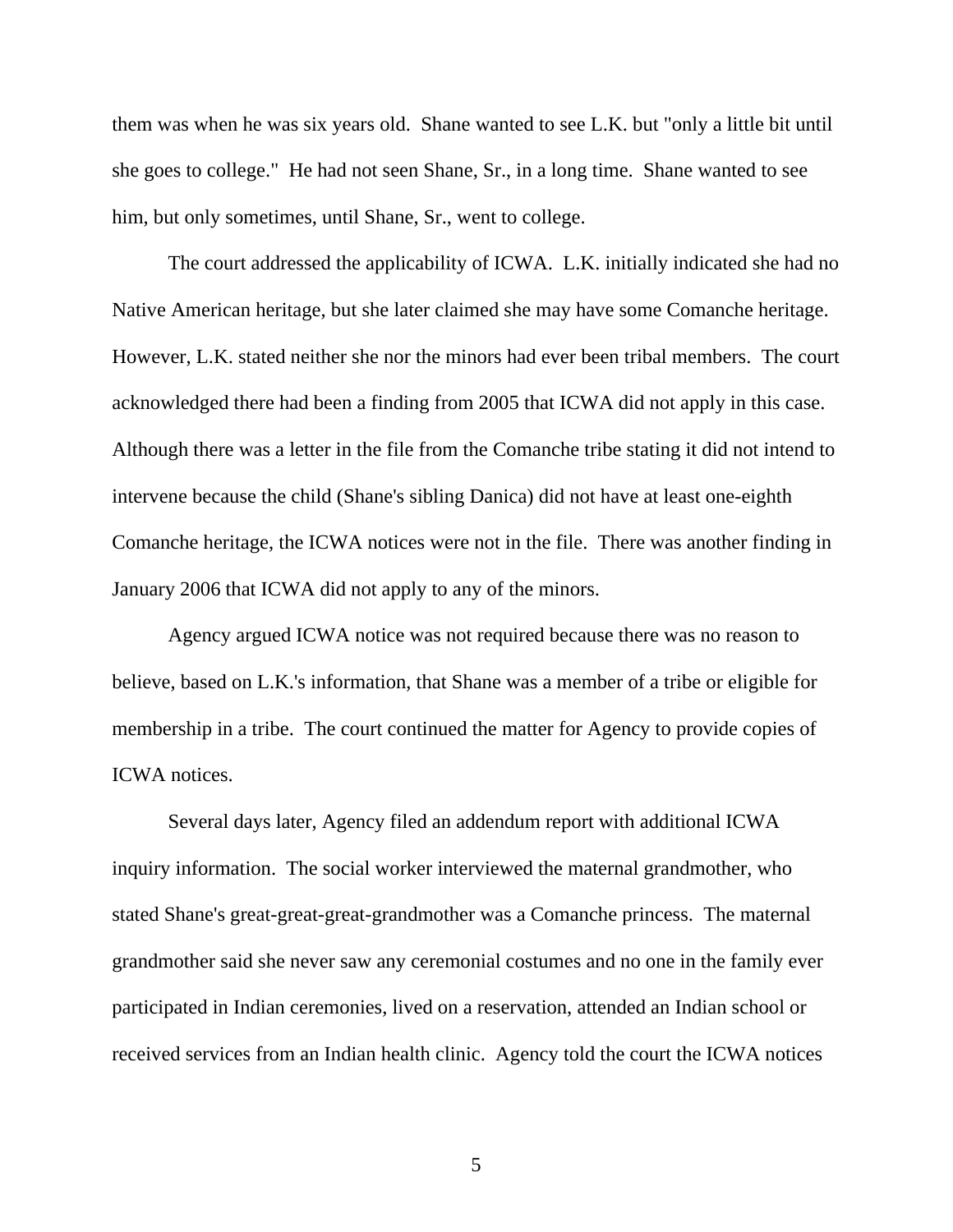in the file concerned one of L.K.'s older children, but Agency had no ICWA notices that were sent as to Shane.

 The parties stipulated to the testimony of Amber Robinson from the Comanche enrollment office, who would say the Comanche tribe requires any member to be at least one-eighth Comanche. The parties also stipulated the maternal grandmother would testify Shane has 1/64th Comanche heritage.

 The court found Agency performed a reasonable ICWA inquiry and there was no reason to believe Shane was an Indian child as defined by federal law. Based on the addendum report, stipulated testimony and letter from the Comanche tribe, ICWA did not apply. The court further found Shane was adoptable and none of the exceptions to adoption applied to preclude terminating parental rights.

## **DISCUSSION**

I

 L.K. challenges the sufficiency of the evidence to support the court's finding the beneficial parent-child relationship exception of section 366.26, subdivision  $(c)(1)(B)(i)$ did not apply to preclude terminating parental rights. L.K. asserts she maintained contact with Shane to the best of her ability and Shane would benefit from continuing their relationship. Shane, Sr., joins in this argument.

### A

 We review the judgment for substantial evidence. (*In re Autumn H.* (1994) 27 Cal.App.4th 567, 576.) If, on the entire record, there is substantial evidence to support the findings of the juvenile court, we uphold those findings. We do not consider the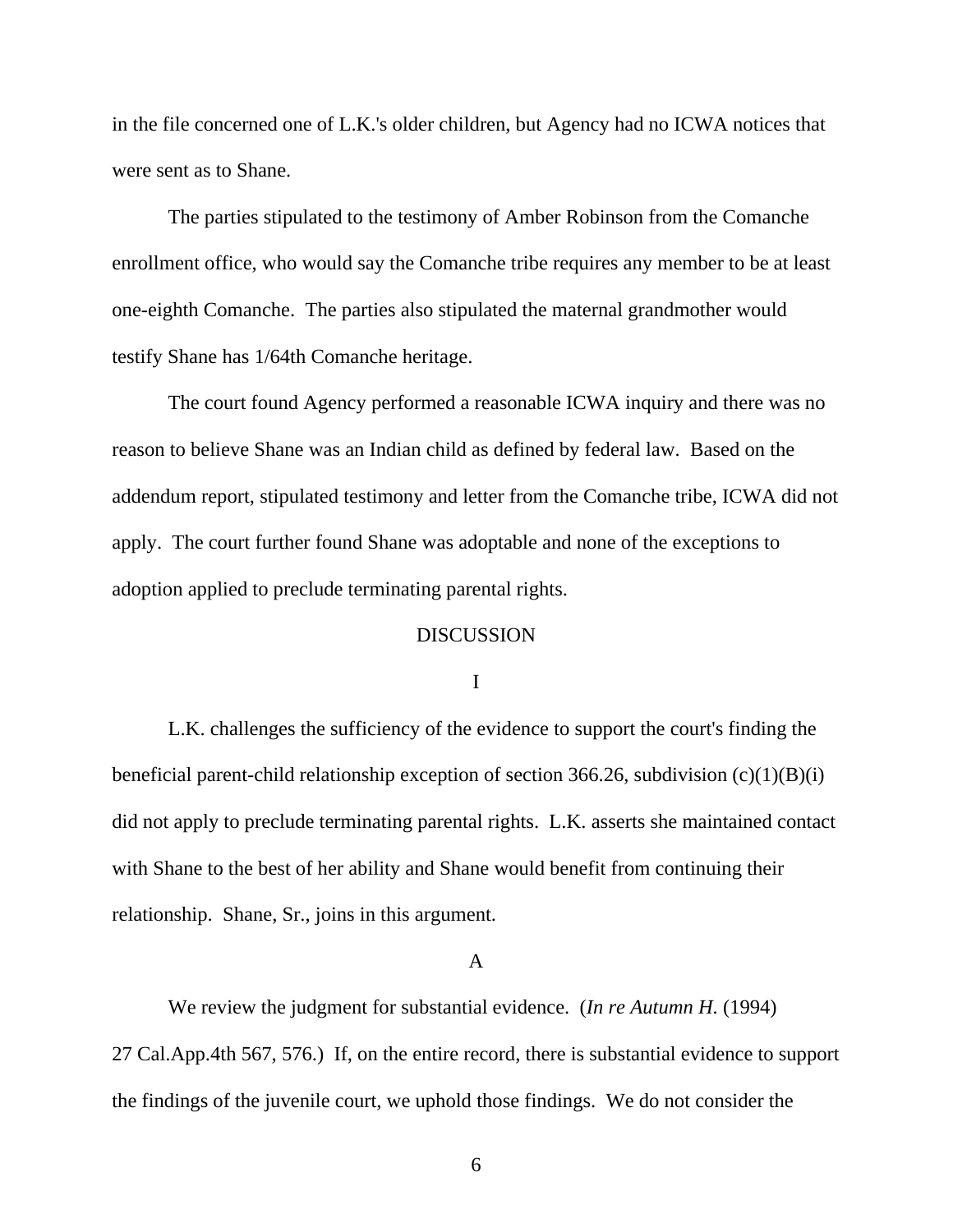credibility of witnesses, attempt to resolve conflicts in the evidence or evaluate the weight of the evidence. Instead, we draw all reasonable inferences in support of the findings, view the record favorably to the juvenile court's order and affirm the order even if there is substantial evidence supporting a contrary finding. (*In re Baby Boy L.* (1994) 24 Cal.App.4th 596, 610.) The parent has the burden of showing there is no evidence of a sufficiently substantial nature to support the finding or order. (*In re L.Y.L.* (2002) 101 Cal.App.4th 942, 947.)

 "Adoption, where possible, is the permanent plan preferred by the Legislature." (*In re Autumn H., supra*, 27 Cal.App.4th at p. 573.) If the court finds a child cannot be returned to his or her parent and is likely to be adopted if parental rights are terminated, it must select adoption as the permanent plan unless it finds termination of parental rights would be detrimental to the child under one of several specified exceptions. (§ 366.26, subd. (c)(1)(A) & (B)(i) - (vi);3 *In re Erik P.* (2002) 104 Cal.App.4th 395, 401.)

Section 366.26, subdivision  $(c)(1)(B)(i)$  provides an exception to the adoption preference if termination of parental rights would be detrimental to the child because "[t]he parents have maintained regular visitation and contact with the child and the child would benefit from continuing the relationship." We have interpreted the phrase "benefit from continuing the relationship" to refer to a parent-child relationship that "promotes the well-being of the child to such a degree as to outweigh the well-being the child would

 $\overline{a}$ 

 $3$  Before 2008 these exceptions were found in section 366.26, subdivision (c)(1)(A) through (F).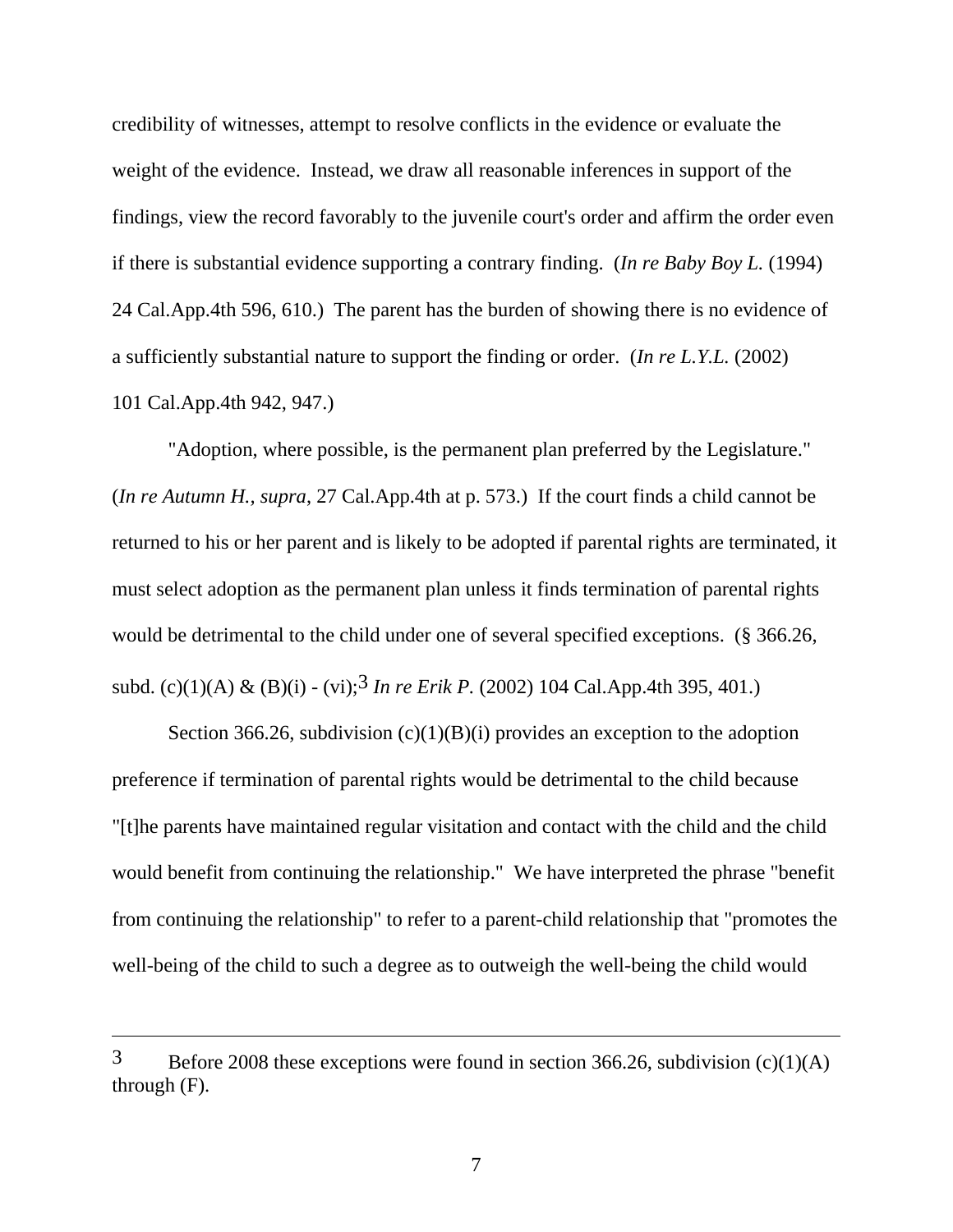gain in a permanent home with new, adoptive parents. In other words, the court balances the strength and quality of the natural parent[-]child relationship in a tenuous placement against the security and sense of belonging a new family would confer. If severing the natural parent[-]child relationship would deprive the child of a substantial, positive emotional attachment such that the child would be greatly harmed, the preference for adoption is overcome and the natural parent's rights are not terminated." (*In re Autumn H., supra*, 27 Cal.App.4th at p. 575; accord *In re Zachary G.* (1999) 77 Cal.App.4th 799, 811.)

 To meet the burden of proof for this statutory exception, the parent must show more than frequent and loving contact, an emotional bond with the child or pleasant visits. (*In re Derek W.* (1999) 73 Cal.App.4th 823, 827.) The parent must show he or she occupies a parental role in the child's life, resulting in a significant, positive emotional attachment from child to parent. (*Ibid*.; *In re Elizabeth M.* (1997) 52 Cal.App.4th 318, 324.)

#### B

 The evidence showed L.K. sometimes participated in supervised visits with Shane, but other times, she did not visit, she could not visit because she was incarcerated or her whereabouts were unknown. L.K.'s inconsistent contact, for whatever reason, did not qualify as "regular visitation and contact" within the meaning of the statute.

 In any event, L.K. did not meet her burden of showing there was a beneficial parent-child relationship sufficient to apply the exception of section 366.26, subdivision  $(c)(1)(B)(i)$ . Shane did not have a significant, positive emotional attachment to L.K.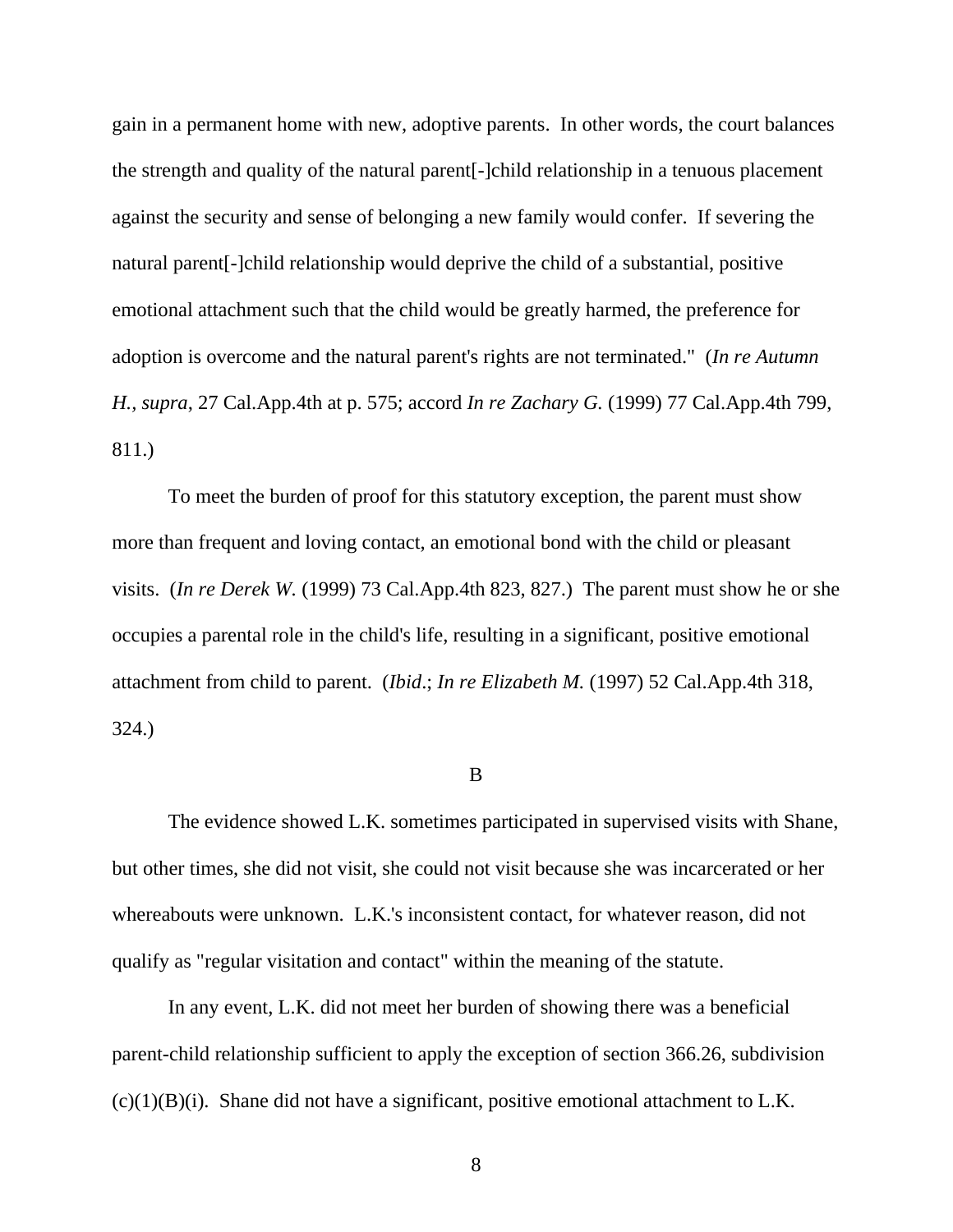Visits with her caused Shane to become confused, severely anxious and angry. He regressed after spending time with L.K. and his intermittent contact with her interfered with his ability to grieve, heal and attain stability. Consequently, the court suspended visits because they were detrimental to Shane.

 In the social worker's opinion, L.K.'s relationship with Shane was not parental, but more like that of an older sibling. Shane did not spontaneously ask for L.K. and he wanted to see her "only a little bit." He was thriving in his placement with Lisa, whom he identified as his mother and with whom he wanted to live until he grew up. There was no showing Shane would be "greatly harmed" if he no longer had contact with L.K. (*In re Autumn H., supra*, 27 Cal.App.4th at p. 575.)

 Further, L.K. did not show maintaining her relationship with Shane outweighed the benefits of adoption for him. Shane's life had been chaotic until he was placed in a stable, nurturing environment with a caregiver who is committed to adopting him. Neither L.K. nor Shane, Sr., could safely parent him. Where, as here, the biological parent does not fulfill a parental role, "the child should be given every opportunity to bond with an individual who will assume the role of a parent." (*In re Brittany C.* (1999) 76 Cal.App.4th 847, 854.) Shane, whose needs could not be met by L.K., deserves to have his custody status promptly resolved and his placement made permanent and secure. Substantial evidence supports the court's finding the exception of section 366.26, subdivision  $(c)(1)(B)(i)$  did not apply to preclude terminating parental rights.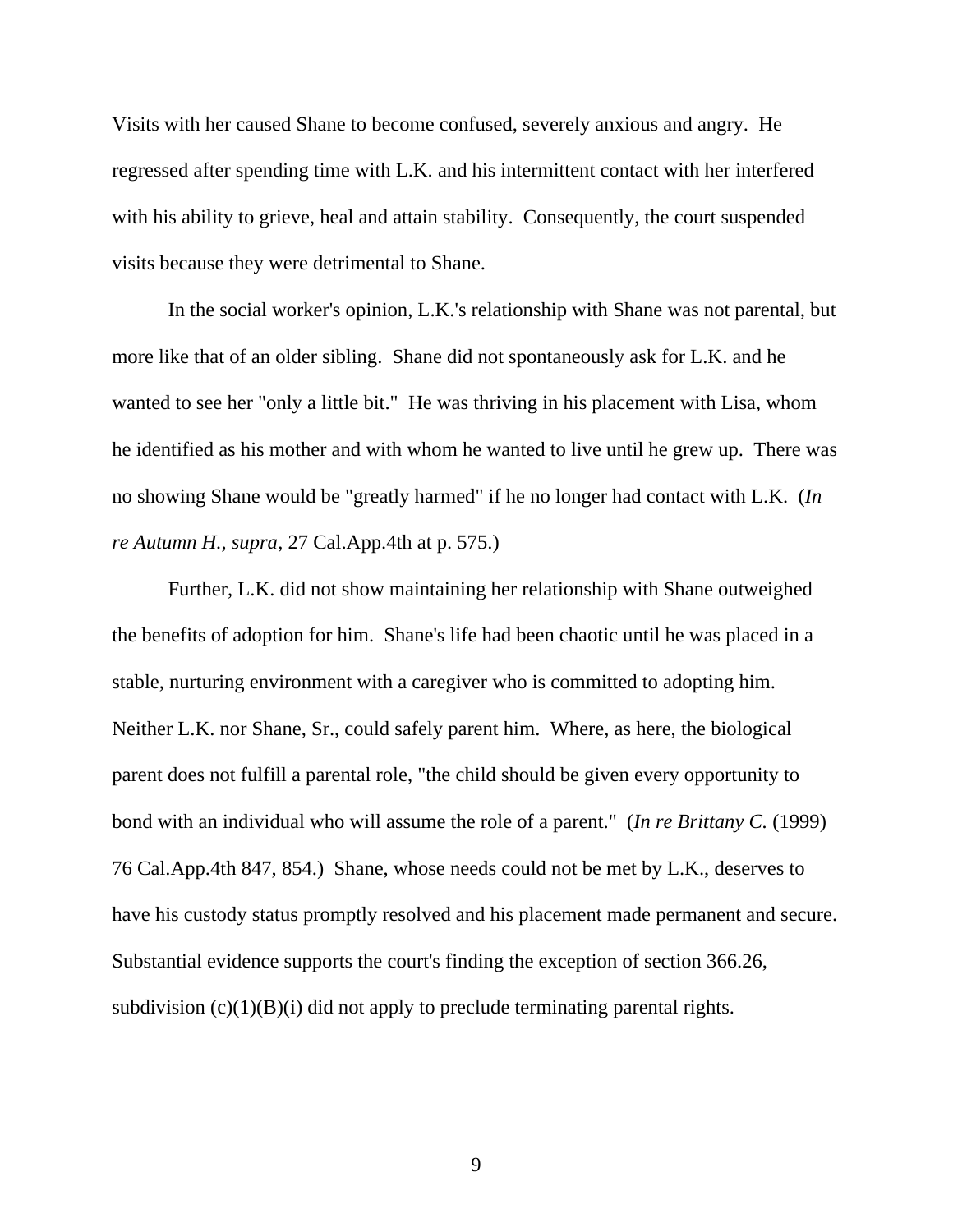L.K. challenges the sufficiency of the evidence to support the court's finding the sibling relationship exception of section 366.26, subdivision  $(c)(1)(B)(v)$  did not apply to preclude terminating parental rights. She asserts the minors are a close sibling set, especially Shane and Anthony, and they are at risk of losing contact if Shane is adopted. Shane, Sr., joins in this argument.

### A

 The sibling relationship exception to terminating parental rights applies when the juvenile court finds there is a compelling reason for determining termination would be detrimental to the child because it would substantially interfere with that child's sibling relationship. (§ 366.26, subds.  $(c)(1)(B)(v)$ .) Factors to be considered include the nature and extent of the relationship, whether the child was raised with a sibling in the same home and whether the child has strong bonds with a sibling. The court must also consider whether ongoing contact is in the child's best interests, including the child's long-term emotional interest, as compared to the benefit of legal permanence through adoption. (*Ibid.*) The purpose of this exception is to preserve long-standing sibling relationships that "serve as anchors for dependent children whose lives are in turmoil." (*In re Erik P., supra*, 104 Cal.App.4th at p. 404.)

 "The sibling relationship exception contains strong language creating a heavy burden for the party opposing adoption." (*In re Daniel H.* (2002) 99 Cal.App.4th 804, 813.) Similar to the beneficial parent-child relationship exception of section 366.26, subdivision  $(c)(1)(B)(i)$ , application of the sibling relationship exception requires a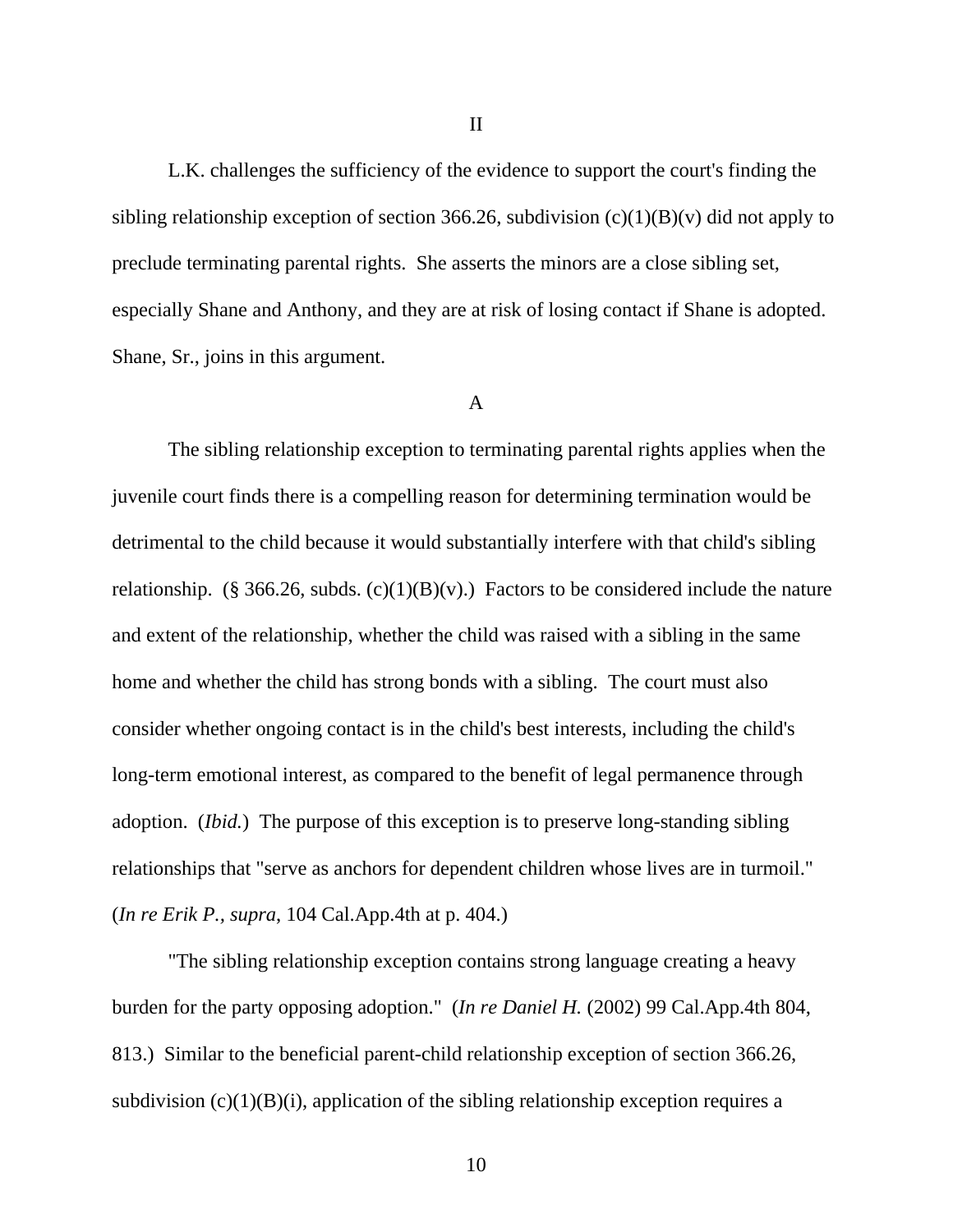balancing of interests. (*In re L.Y.L., supra*, 101 Cal.App.4th at p. 951.) The parent must first show: (1) the existence of a significant sibling relationship; (2) termination of parental rights would substantially interfere with that relationship; and (3) it would be detrimental to the child if the relationship ended. (*Id*. at p. 952.) Once the parent shows a sibling relationship is so strong that its severance would be detrimental to the adoptive child, the court then decides whether the benefit to the child of continuing the sibling relationship outweighs the benefits of adoption. (*Id*. at pp. 952-953.)

#### B

 Here, there was no evidence of a significant sibling relationship. Shane was not raised in the same home as his siblings and there was no indication Shane had significant common experiences with them, especially his older sisters. After the minors were taken into protective custody, Shane continued to live apart from his siblings. Shane and Anthony were later placed in the same foster home for 18 months, but this living arrangement was not in Shane's best interests. Shane experienced fear and anxiety from living with Anthony, which adversely affected their bond. There was no "compelling reason" for the court to find it would be detrimental to Shane if the sibling relationships ended. (§ 366.26, subd.  $(c)(1)(B)(v)$ .)

 Further, the evidence showed Lisa, Shane's prospective adoptive parent, was committed to maintaining the sibling relationships. Lisa had maintained contact, and would continue to do so, between Shane and Anthony, noting she also cared deeply for Anthony. She was also willing to foster continued contact between Shane and his sisters. Although, as L.K. argues, there are no guarantees sibling contact will continue after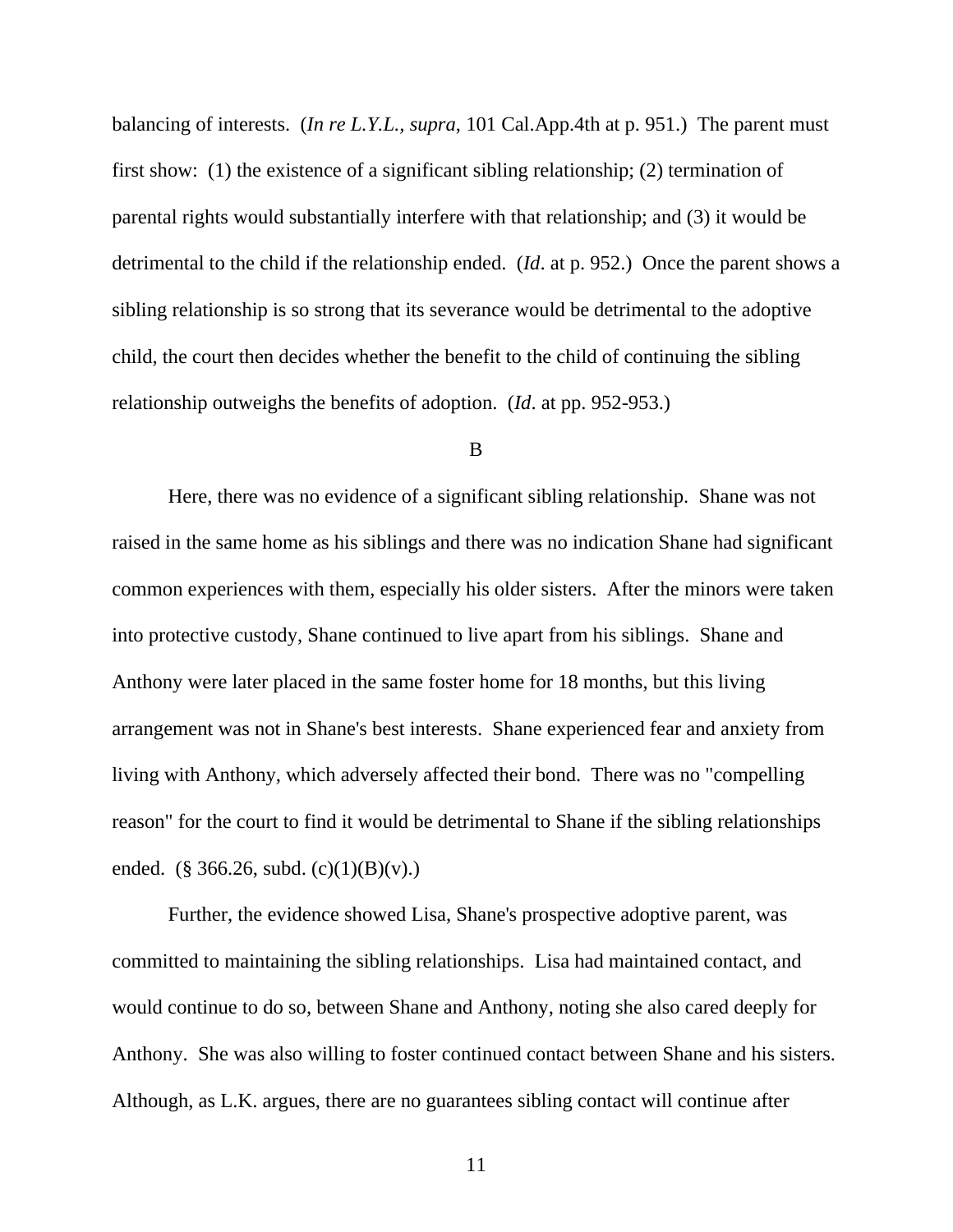Shane is adopted, this factor is not determinative. Under the proper legal analysis of section 366.26, subdivision  $(c)(1)(B)(v)$ , there was no showing termination of parental rights would substantially interfere with the sibling relationship. (*In re L.Y.L., supra*, 101 Cal.App.4th at p. 952.)

 The evidence amply supports a finding the benefit to Shane of continuing the sibling relationships was outweighed by the benefits he would realize through adoption. Although Shane said he would be sad if he could no longer see Anthony or his sisters, he wants to be adopted by Lisa, who is committed to providing him a safe, stable and permanent home. Substantial evidence supports the court's finding the exception of section 366.26, subdivision  $(c)(1)(B)(v)$  did not apply to preclude terminating parental rights. (See *In re Celine R.* (2003) 31 Cal.4th 45, 61-62; *In re L.Y.L., supra*, 101 Cal.App.4th at p. 952.)

### III

 L.K. contends the court erred by failing to ensure sufficient ICWA notice was sent to the Comanche tribe. Shane, Sr., joins in this argument.

### A

 ICWA protects the interests of Indian children and promotes the stability and security of Indian tribes and families by establishing certain minimum federal standards in juvenile dependency cases. (*In re Kahlen W.* (1991) 233 Cal.App.3d 1414, 1421; *In re Jullian B.* (2000) 82 Cal.App.4th 1337, 1344.) ICWA defines an Indian child as any unmarried person who is under age 18 and is either: (1) a member of an Indian tribe, or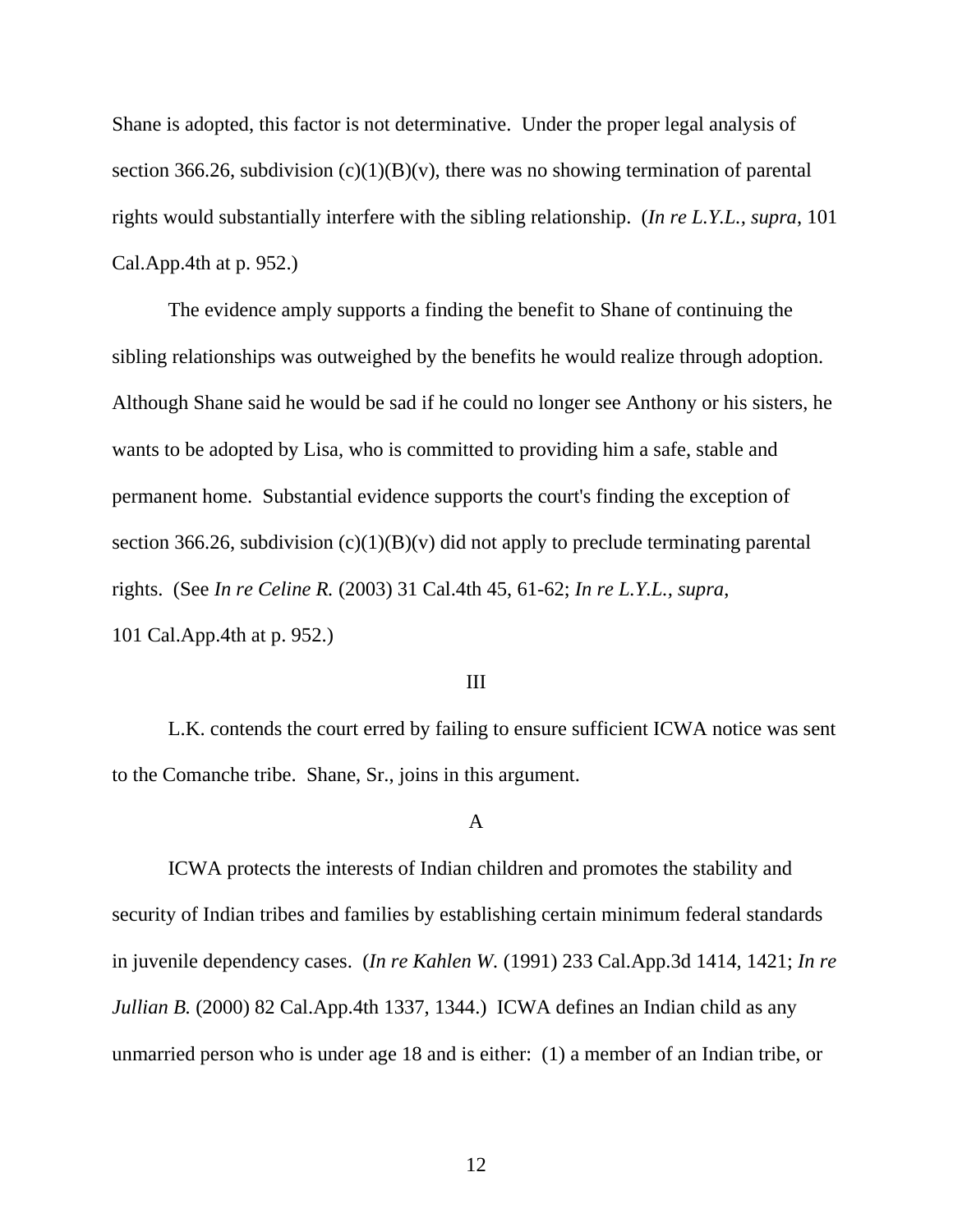(2) eligible for membership in an Indian tribe and the biological child of a member of an Indian tribe. (25 U.S.C. § 1903(4).)

 When a court "knows or has reason to know that an Indian child is involved" in a juvenile dependency proceeding, a duty arises under ICWA to give the Indian child's tribe notice of the pending proceedings and its right to intervene. (25 U.S.C. § 1912(a); §§ 224.3, subd. (d), 290.1, subd. (f), 290.2, subd. (e), 291, subd. (g), 292, subd. (f), 293, subd. (g), 294, subd. (i), 295, subd. (g), 297, subd. (d); *In re Aaliyah G.* (2003) 109 Cal.App.4th 939, 941.) Alternatively, if there is insufficient reason to believe a child is an Indian child, notice need not be given. (*In re O.K.* ( 2003) 106 Cal.App.4th 152, 157; *In re Aaron R*. (2005) 130 Cal.App.4th 697, 707.)

 "The circumstances that may provide probable cause for the court to believe the child is an Indian child include, but are not limited to, the following: [¶] (A) A person having an interest in the child . . . informs the court or the county welfare agency . . . or provides information suggesting that the child is an Indian child; [¶] (B) The residence of the child, the child's parents, or an Indian custodian is in a predominantly Indian community; or [¶] (C) The child or the child's family has received services or benefits from a tribe or services that are available to Indians from tribes or the federal government, such as the Indian Health Service." (Cal. Rules of Court, rule 5.664(d)(4); § 224.3, subd. (b)(2) & (3).) If these or other circumstances indicate a child may be an Indian child, the social worker must further inquire regarding the child's possible Indian status. Further inquiry includes interviewing the parents, Indian custodian, extended family members or any other person who can reasonably be expected to have information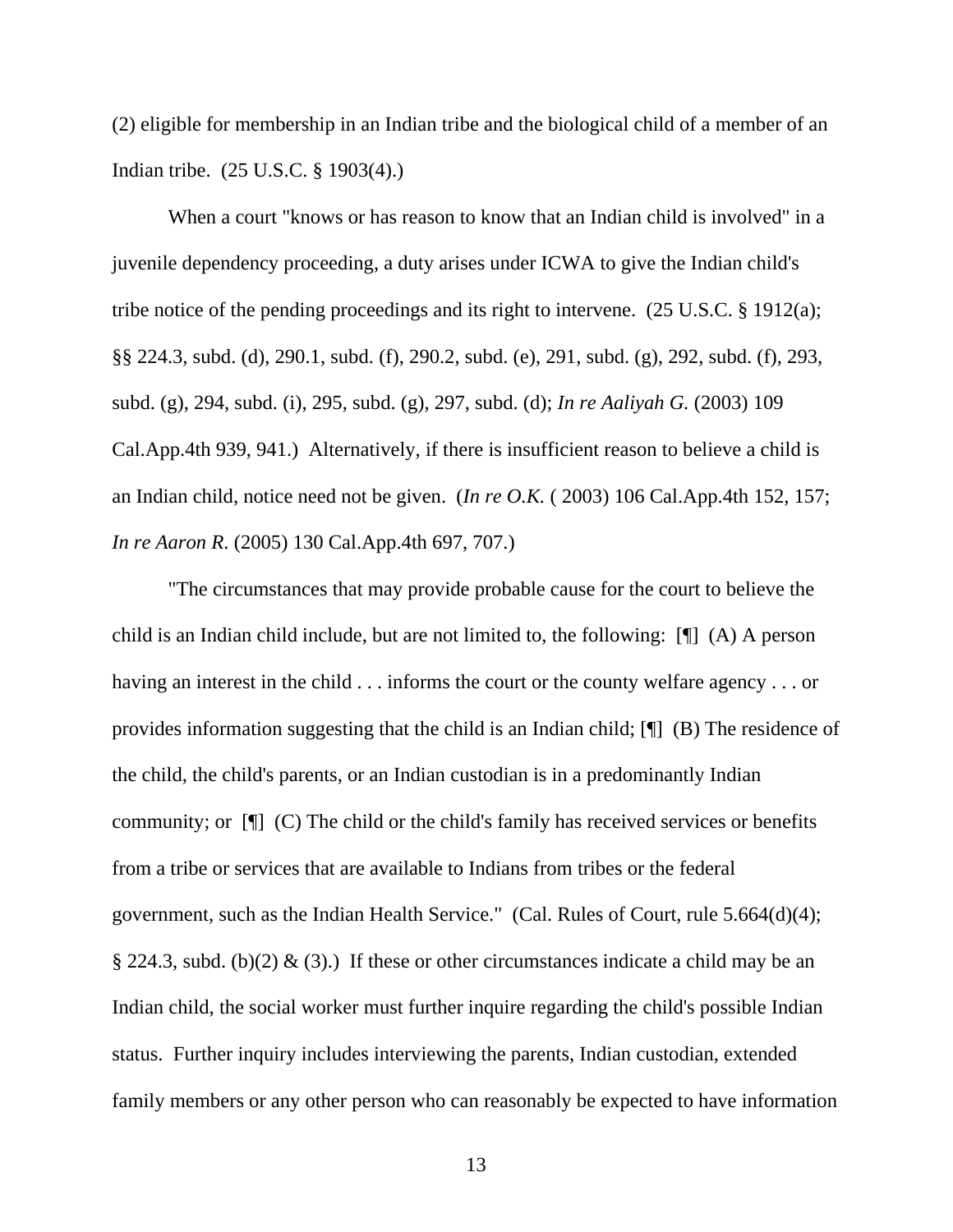concerning the child's membership status or eligibility. (§ 224.3, subd. (c).) If the inquiry leads the social worker or the court to know or have reason to know an Indian child is involved, the social worker must provide notice. (§§ 224.3, subd. (d), 224.2, subd.  $(a)(5)(A)-(G)$ .)

B

 Here, Agency's inquiry produced no information Shane was an Indian child. The social worker interviewed the maternal grandmother who indicated Shane's great-greatgreat-grandmother was a Comanche princess. However, no one in the family ever lived on a reservation, attended an Indian school, participated in Indian ceremonies or received services from an Indian health clinic. Most significantly, the evidence before the court showed the Comanche tribe requires a minimum blood quantum for membership that excludes Shane.<sup>4</sup> Thus, notice to the Comanche tribe was not required. (§ 224.3, subd.) (d).)

 Although there was some confusion regarding ICWA notices sent to the Comanche tribe as to Shane, and no notices or return receipts could be found, Agency performed a reasonable ICWA inquiry and determined there was no reason to believe Shane was an Indian child. Where, as here, the record is devoid of any evidence a child is an Indian child, reversing the judgment terminating parental rights for the sole purpose

 $\overline{a}$ 

<sup>4</sup> Agency received a letter from the Comanche tribe concerning Shane's half-sibling Danica. The letter confirmed the required blood quantum for membership in the tribe and stated Danica was not eligible for membership. Because Comanche heritage was asserted through L.K., who is the mother of both Danica and Shane, the letter supports a finding Shane would be ineligible for membership in the Comanche tribe.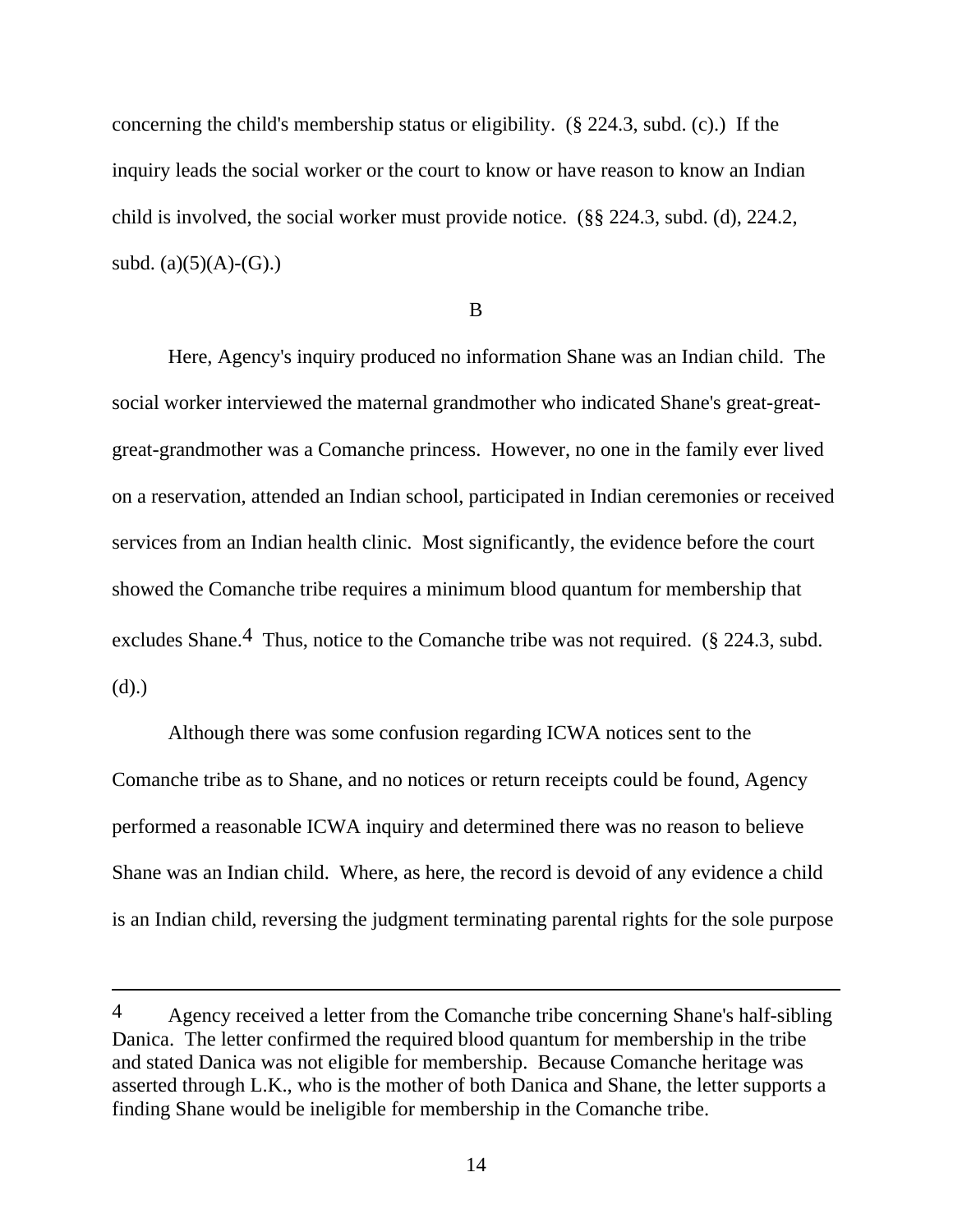of sending notice to the tribe would serve only to delay permanency for a child such as Shane rather than further the important goals and ensure the procedural safeguards intended by ICWA. Reversal is not required. *In re Rebecca R.* (2006) 143 Cal.App.4th 1426, 1431 [parents of non-Indian children should not be permitted to cause additional unwarranted delay and hardship without any showing the interests of ICWA are implicated].)

## DISPOSITION

 $\overline{a}$ 

The judgment is affirmed.

MCCONNELL, P. J.

WE CONCUR:

MCDONALD, J.

IRION, J.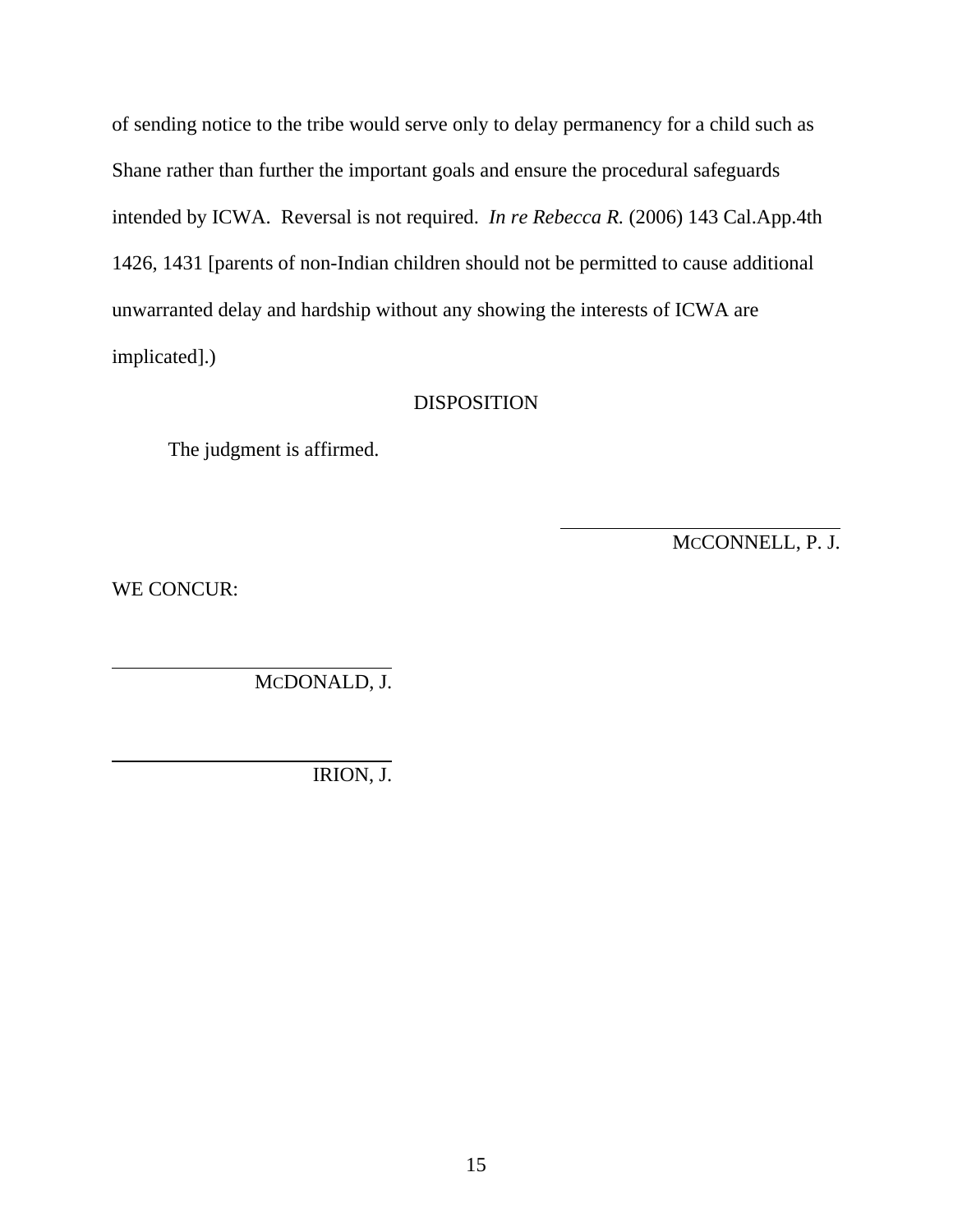Filed 9/23/08

# CERTIFIED FOR PARTIAL PUBLICATION

# COURT OF APPEAL, FOURTH APPELLATE DISTRICT

# DIVISION ONE

## STATE OF CALIFORNIA

In re SHANE G. Jr., a Person Coming Under the Juvenile Court Law.

SAN DIEGO COUNTY HEALTH AND HUMAN SERVICES AGENCY,

Plaintiff and Respondent,

v.

L.K. et al.,

Defendants and Appellants.

D052632

(Super. Ct. No. 515833E)

ORDER CERTIFYING OPINION FOR PARTIAL PUBLICATION

THE COURT:

The opinion filed August 25, 2008, is ordered certified for publication with the

exception of parts I and II.

The attorneys of record are:

Appellate Defenders, Inc., and Maryann M. Milcetic for Defendant and Appellant,

L.K.

Appellate Defenders, Inc., and Kathleen Murphy Mallinger for Defendant and

Appellant, Shane G., Sr.